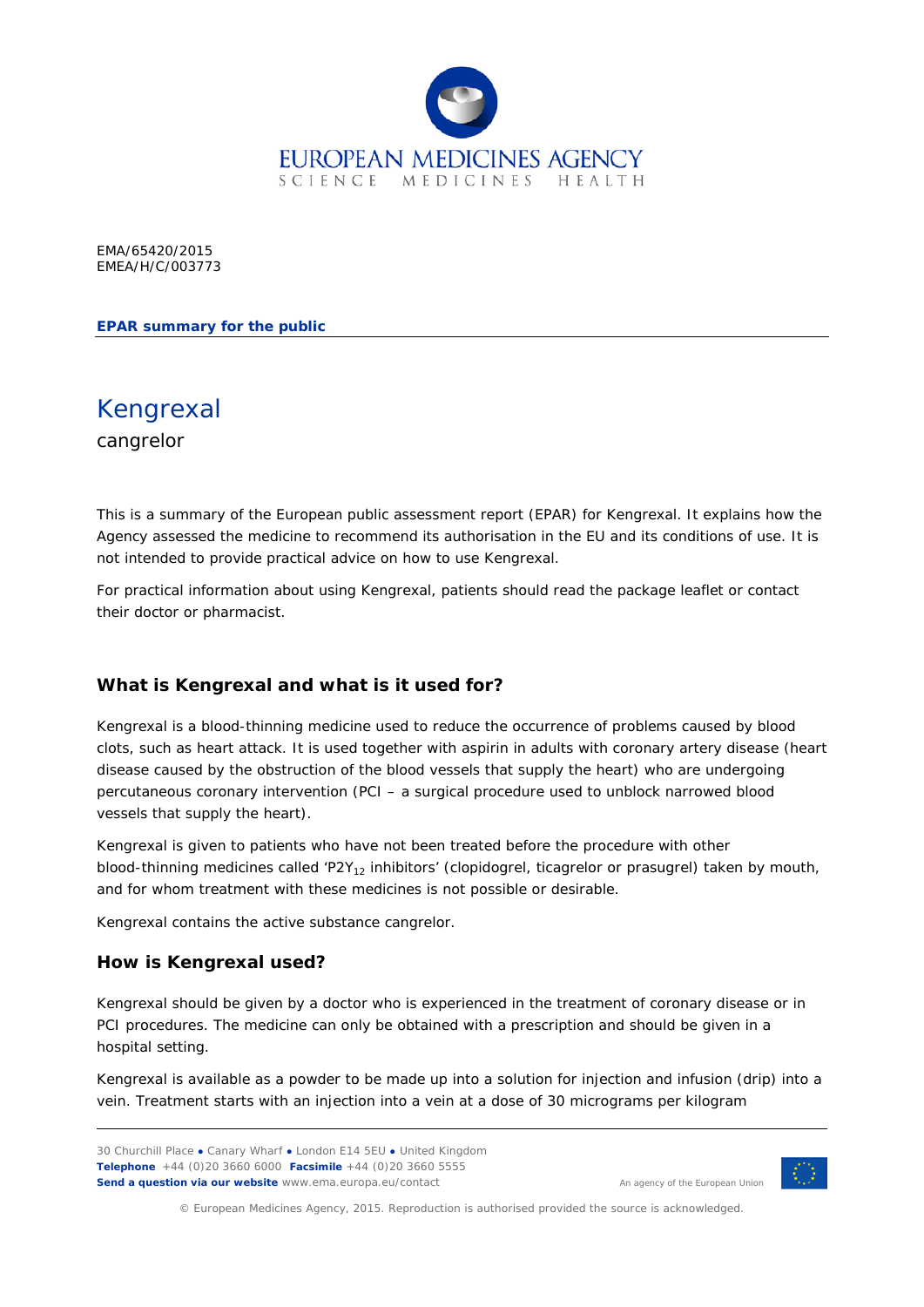bodyweight, which should last less than a minute; this is followed immediately after by an infusion at a rate of 4 micrograms per kilogram each minute. Treatment should be started before the PCI procedure, and the infusion should be continued for at least 2 hours or until the procedure is over, whichever is longer. At the discretion of the doctor, the infusion may be continued for up to four hours. At the end of the infusion, patients should be switched to maintenance treatment by mouth with clopidogrel, ticagrelor or prasugrel.

### **How does Kengrexal work?**

The active substance in Kengrexal, cangrelor, is an antiplatelet medicine. This means that it helps to prevent blood cells called platelets from sticking together and forming blood clots, thus helping to prevent another heart attack. Cangrelor stops the platelets sticking together by blocking a substance called ADP from attaching to their surface. This stops the platelets becoming 'sticky', reducing the risk of a blood clot forming.

# **What benefits of Kengrexal have been shown in studies?**

Kengrexal was compared with clopidogrel taken by mouth in one main study involving over 11,000 adults with coronary artery disease who were undergoing PCI. Nearly all patients also took aspirin and/or other blood-thinning medicines. The main measure of effectiveness was based on the number of patients having an 'event' such as a heart attack or clots in the heart blood vessels requiring intervention, or dying from any cause, in the 48 hours following PCI. Kengrexal was shown to be more effective than clopidogrel taken by mouth at reducing the occurrence of these events: 4.7% of patients (257 out of 5,470 patients) given Kengrexal had an event or died compared with 5.9% (322 out of 5,469 patients) of patients given clopidogrel.

Kengrexal was also investigated in one study in which it was given before surgery to patients who had been previously treated with blood-thinning medicines taken by mouth. However, the way this study was designed was considered inadequate to show a clear benefit in these patients, and the company did not pursue this use as part of the application.

# **What are the risks associated with Kengrexal?**

The most common side effects with Kengrexal (which may affect up to 1 in 10 people) include mild and moderate bleeding and dyspnoea (difficulty breathing). The most serious side effects with Kengrexal include severe and life-threatening bleeding and hypersensitivity (allergic) reactions. For the full list of all side effects reported with Kengrexal, see the package leaflet.

Kengrexal must not be used in patients who are actively bleeding or who are at an increased risk of bleeding because of a bleeding disorder, recent major surgery or trauma, or uncontrolled high blood pressure. It must also not be used in patients who have had a stroke or mini stroke (transient ischaemic attack or TIA). For the full list of restrictions, see the package leaflet.

# **Why is Kengrexal approved?**

The Agency's Committee for Medicinal Products for Human Use (CHMP) decided that Kengrexal's benefits are greater than its risks and recommended that it be approved for use in the EU. The medicine has been shown to be beneficial at reducing problems caused by blood clots in patients undergoing PCI who have not received previous treatment with P2 $Y_{12}$  inhibitors. The fact that the medicine is given into a vein is considered useful in patients who cannot swallow and cannot take treatments by mouth.